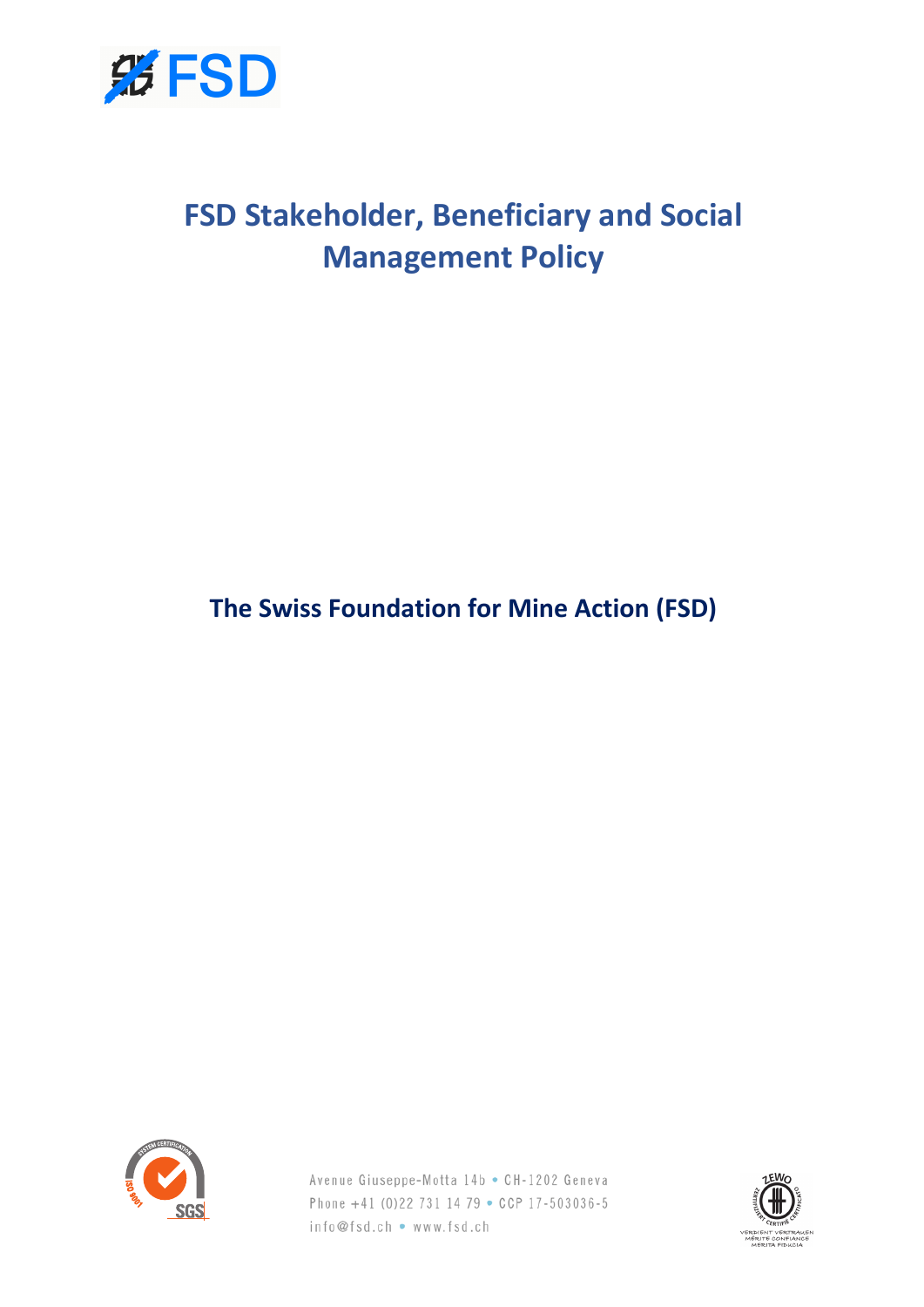

# **FSD Stakeholder, Beneficiary and Social Management Policy**

As a matter of principle, humanitarian and development projects have to ensure that their implementation does not cause any harm or bring about negative consequences for any of the stakeholders involved. This "do no harm" principle explicitly also applies for humanitarian mine action (HMA) programmes. As an HMA organisation, FSD is therefore keen to not only display professionalism and excellency in its mine action activities, but also actively seeks to protect the environment and the climate and to support social development among its beneficiaries and stakeholders.

In order to ensure that all of FSD's programmes are implemented in a sustainable way, FSD has developed a Stakeholder, Beneficiary and Social Policy that defines management measures to avoid or mitigate potential negative impacts.

# **Guiding Principles**

FSD is committed to provide its best efforts to avoid or mitigate adverse environmental, social and climate impacts in all of the projects it implements. FSD seeks to:

- Avoid, reduce or limit adverse cultural and social impacts and enhance community and social benefits from its programmes;
- Preserve and protect biodiversity and sustainably manage local resources;
- Avoid adverse impacts upon the living conditions and cultures of communities;
- Ensure and support health protection at work and the occupational health and safety of people working on FSD programmes;
- Condemn forced labour and child labour, ban discrimination<sup>1</sup> in respect of employment as well as occupation and support the freedom of association and the right to collective bargaining; and
- Protect and preserve national and local cultural heritage.

### **Key Documents**

In order to ensure that FSD programmes are in full compliance with applicable national and international environment, social, health and safety regulations, this policy is specifically developed for project implementation and has been inspired by, and complies with, the regulations set forth in a number of key documents:

#### **International Donor and Good Practice Guidelines:**

- KfW Development Bank Sustainability Guideline. Assessment of Environmental, Social, and Climate Performance: Principles and Process (Feb, 2021)
- World Bank Group (WBG) Environmental and Social Safeguards
- International Finance Corporation (IFC) Environmental and Social Performance Standards (PS)

<sup>&</sup>lt;sup>1</sup> Based on ethnic origin, nationality, age, sex, religion, disability or any other discrimination criteria.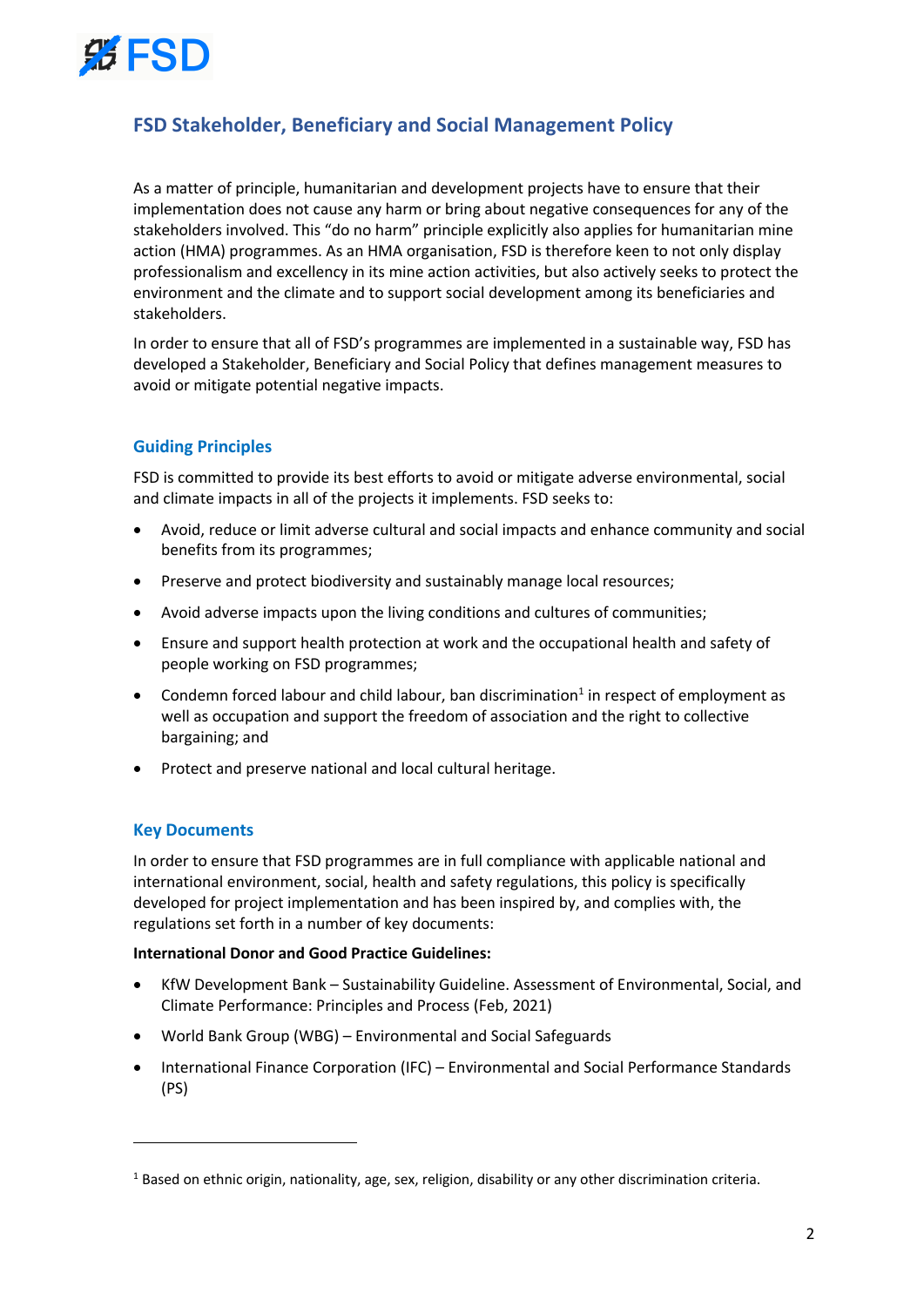

- PATRIP Foundation Environmental and Social Policy (Final Report v5.1).
- ALNAP Engagement of Crisis Affected People in Humanitarian Action<sup>2</sup>.
- Humanitarian Practice Network Humanitarian Accountability<sup>3</sup>
- $\bullet$  The European Consensus on Humanitarian Aid<sup>4</sup>.
- Impact Measurement and Accountability in Emergencies The Good Enough Guide<sup>5</sup>.

**International Mine Action Guidelines:** International Mine Action Standards (IMAS), describing best practice in mine action:

- IMAS 07.13 Environmental Management in Mine Action (First Edition)
- IMAS 08.40 Marking mine and ERW hazards (Second Edition)

**FSD Policies and SOPs:** FSD institutional polices and Standard Operating Procedures (SOP), describing how FSD conducts all of its mine action activities and manages all staff:

- FSD Code of Ethics.
- FSD Code of Conduct.
- FSD PSEA Policy.
- FSD Gender, Diversity and Inclusion Policy.
- FSD Environmental Policy.
- FSD Grievance Policy.
- FSD Whistle-blower Policy.
- FSD Procurement Policy and Policy on Ethical Procurement.
- FSD Health and Safety Policy
- FSD Sanctions Policy

Due to its long experience in mine action and its adherence to all applicable international, national and internal standards on environmental protection as well as social aspects, FSD meets and exceeds many of the measures and practices outlined in the strategy and policies listed above. Further, FSD's internal guidelines are modelled on these good practice guidelines and papers, including the Sphere Standards<sup>6</sup>, International Mine Action Standards (IMAS) and national mine action standards in the countries where FSD works and are extremely comprehensive in controlling all aspects of health and safety and the approach to operations. In addition to this, all FSD clearance programmes include specific community liaison and engagement activities in areas close to demining worksites and other areas where FSD works.

All de-mining planning and execution activities are conducted under stringent operating standards that are regularly subject to both internal and external validation and all de-mining operators must be accredited and registered with national authorities before any organisation is allowed to

<sup>2</sup> https://reliefweb.int/sites/reliefweb.int/files/resources/background-paper-29th-meeting.pdf

<sup>3</sup> https://odihpn.org/wp-content/uploads/2007/04/networkpaper058.pdf

<sup>4</sup> https://ec.europa.eu/echo/who/humanitarian-aid-and-civil-protection/european-consensus\_en

<sup>&</sup>lt;sup>5</sup>https://policy-practice.oxfam.org/resources/impact-measurement-and-accountability-in-emergencies-the-good-enough-guide-115510/

<sup>6</sup> https://spherestandards.org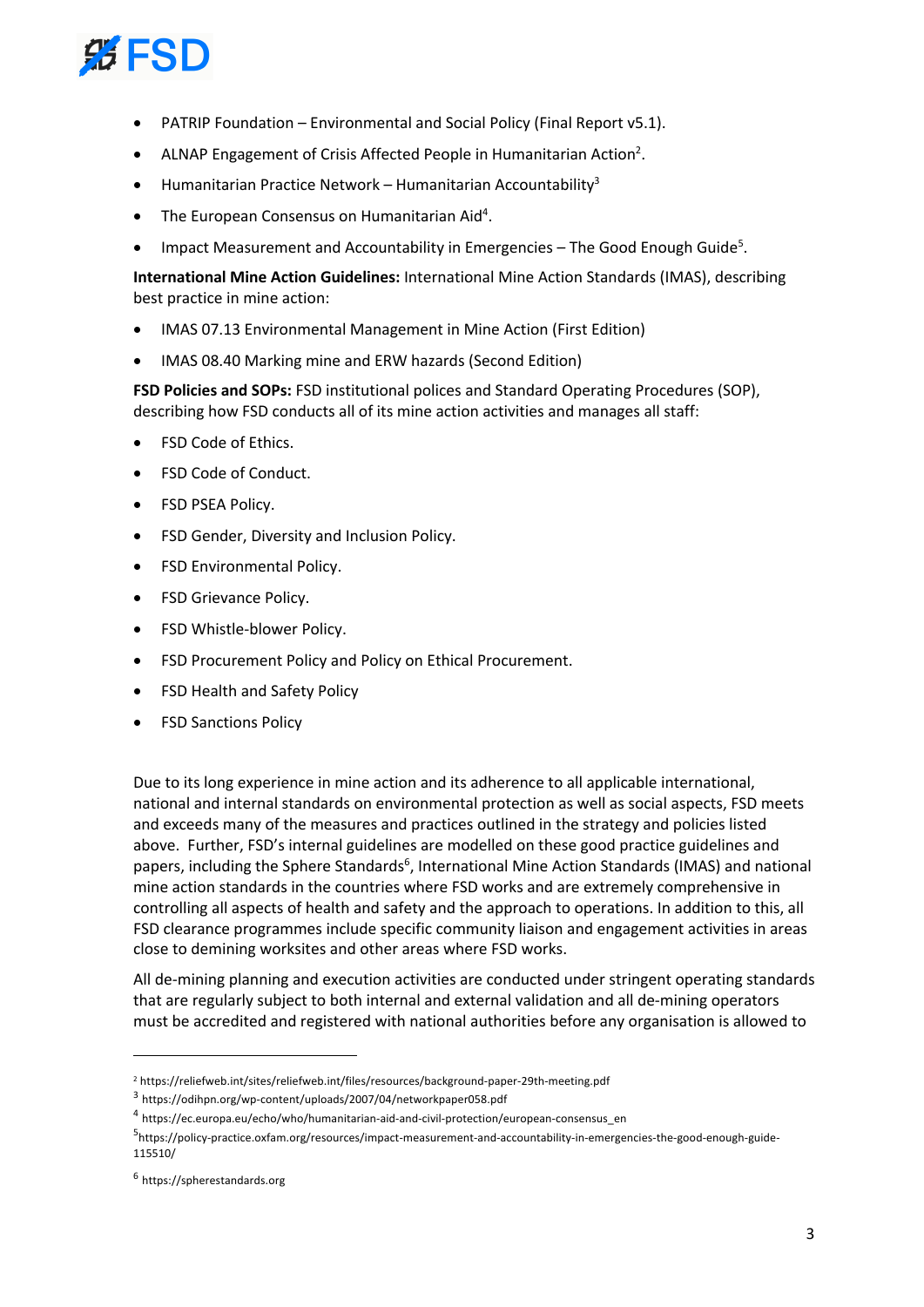

operate.

FSD's mine action and other activities generally fall in two categories. Firstly, clearing land mines and other explosive remnants of war; and secondly, soft skill interventions, particularly in the field of explosive ordnance risk education (EORE), survey and community liaison. This also includes mine victim assistance activities.

In light of these categories and the activities they cover, FSD has developed mitigating measures and procedure in order to protect stakeholders, beneficiaries and local communities. The key processes are outlined below and cover both the project preparation and implementation stages.

### **Programme Preparation (Design, Planning)**

• **Stakeholder Engagement**: Prior to project implementation, FSD commits to engage and communicate with communities and to plan sufficient time for their participation. FSD further commits to ensure regular consultations with the local authorities and communities regarding its mine action activities. A simple template "Stakeholder Engagement Plan" is shown at **Annex A** to this policy to record, control and monitor these actions.

• **Grievance Mechanism:** FSD documents all grievances from workers, communities and other stakeholders formulated on a register along with the responses given. Anonymity, if required, will be guaranteed. This is considered an extension of FSD's existing whistle-blower policy, which provides all FSD staff with a neutral and independent mechanism for such redress within FSD. This policy, in information on how community members, stakeholders and all FSD's partners can contact FSD in country and through its HQ are briefed in all projects to local community members and leaders. A simple "Grievance Form Template" is available at **Annex B** to this policy to distribute to community members and to record any complaints or issues.

• **Occupational Health & Safety:**

§ To ensure the highest standards of professionalism and full compliance with all regulations and guidelines set forth and referred to in this document, FSD will continue its commitment to conduct all project implementation on its own, through workers employed, trained and supervised by FSD. In the exceptional circumstance that an external organisation of any kind needs to be contracted for implementation of activities, FSD will ensure to solely contract specialized firms that are internationally recognized and act according to international good practices in mine action. Specifically, they also must have registration and accreditation with the national authority.

§ FSD conducts annual refresher trainings for all staff members in its programmes on both technical and organisational levels. At this time, the relevant health and safety measures for clearing landmines and unexploded ordnance (UXO) are explained and rehearsed along with any programme specific activities and measures. At the same time refresher training is conducted on FSD's core policies, procedures and cross cutting topics such as gender equality, PSEA, environmental considerations, code of ethics and code of conduct.

• **Community Health and Safety:** FSD commits to continue its efforts to include beneficiary communities of FSD's clearance operations in its risk education outreach. This is intended to ensure that community members are prepared for emergencies, such as the discovery of further landmines or unexploded ordnance (UXO). In conducting community liaison and risk education sessions, all communities are educated in the signage used in minefields and are made aware to the threats, items to be aware of and the actions to be taken if a suspicious item is found or encountered.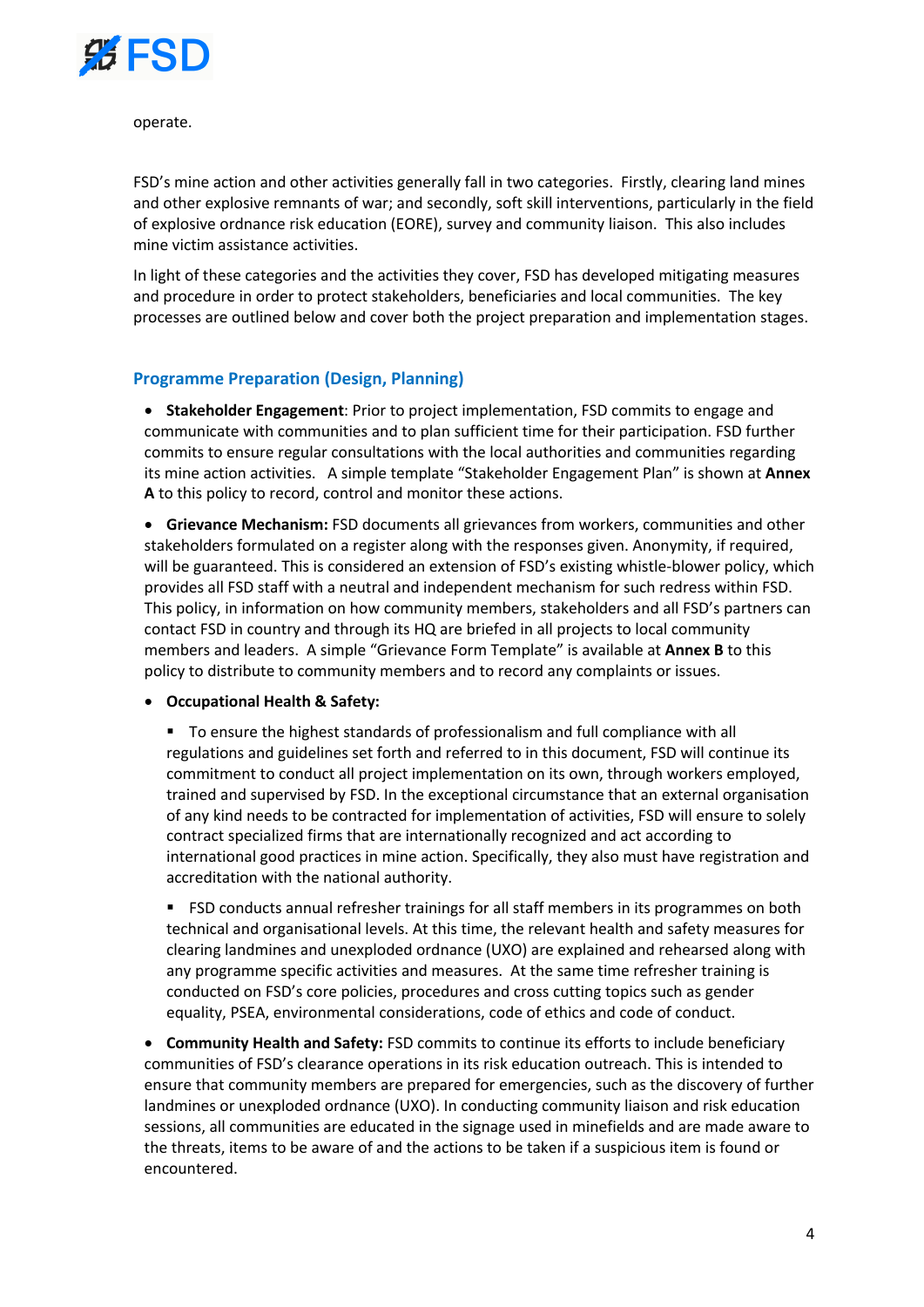

### **Project Implementation**

• **Grievance Mechanism:** FSD document all grievances from workers, communities and other stakeholders formulated on a register along with the responses given. Anonymity, if required, will be guaranteed.

• **Labour Conditions:** FSD has clear standards on labour conditions, which are set out in various documents such as FSD's Code of Ethics. FSD therefore ensures the following minimum labour conditions:

■ Children below 18 years will under no circumstances be employed by FSD.

**• FSD remunerates its employees under the principle "equal pay for equal work" under** applicable remuneration standards and national employment laws in each country it works in.

■ Employment relationships between FSD and its staff are based on principles of equal opportunity, fair treatment, and non-discrimination (e.g. due to gender, age or origin).

■ FSD only accepts contributions from the community in the form of labour if it can be ensured that the contribution is given voluntarily and does not negatively affect livelihoods.

■ Under no circumstances will FSD make use of forced labour, including prison work.

**• FSD commits to ensure that the workforce has access to primary healthcare on site,** providing prescriptions. The presence of qualified medics, ambulances and medical equipment, including first aid kits, during all demining activities is imperative, and FSD ensures to fully comply with any demining-related health standards as outlined in FSD's SOPs on Medical Support and Casualty Evacuation.

As part of any CASEVAC plan, FSD identifies emergency services (nearest hospital, health centre or doctor) and makes them available to workers in case of need. The medical evacuation assessment plan for each FSD demining work site forms an annex to the demining worksite task dossier, which is held on site at the control point as well as with the on-site medic and ambulance.

• **Occupational Health & Safety:** The need to reduce risk and to provide a safe working environment are fundamental principles of mine action management. FSD's specific measures are outlined in the following:

■ FSD ensures that the relevant health and safety measures for clearing landmines and unexploded ordnance (UXO) are regularly explained and rehearsed, including safe work practices, emergency procedures and the incident reporting requirements.

■ In compliance with international and national standards and best practice in HMA, FSD continuously records accidents, near misses and factors constituting unplanned dangerous situations, as outlined in all IMAS and national standards.

■ To ensure the safety of all employees and local community members, FSD continuously monitors all security warnings and has a proactive attitude vis a vis the security situation. Should the situation require it, FSD is not reluctant to evacuate personal to ensure their safety.

■ To ensure high workplace safety standards, FSD commits to equip its deminers with modern, functional demining equipment, to regularly check the equipment and to update/refurbish or replace outdated and worn-out equipment.

§ FSD ensures the provision and use of effective Personal Protective Equipment (PPE),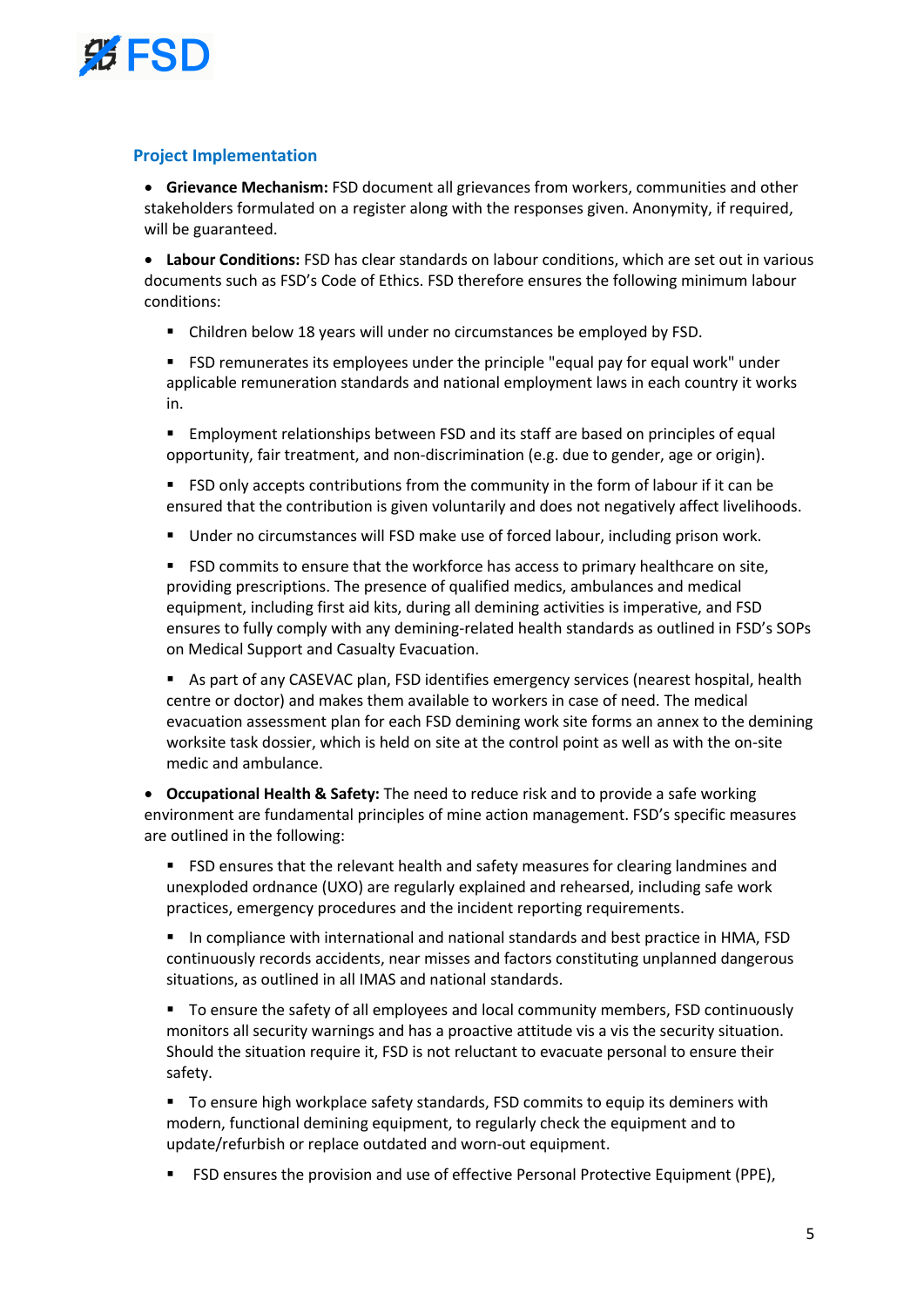

tailored to the explosive hazards that deminers are exposed to. In this context, FSD commits to always fully comply with the standards set in Personal Protective Equipment (PPE) standards. In addition to this, FSD also commits to provide all staff protective clothing and uniform for their daily tasks so that a set may be worn whilst a set is washed for hygienic reasons.

• **Soil and groundwater contamination:** As obliged by international and national mine action standards for *Environmental Management* and internal SOPs, FSD will monitor any excessive kick-out from detonations following mine disposal operations. This specifically applies to disposal of any phosphorous ammunition or similar.

### **Landmines and Environmental Contamination**

Vehicles are only used to transport staff to and from the minefield administration areas. Secondly, the destruction and disposal of mines, either by burning or by detonation only ever creates water vapour, nitrogen and carbon dioxide or carbon monoxide gases. 99.9% of explosives are organic nitrate-based hydrocarbon compounds and therefore are not polluting. There are a number of academic text books on the topic of Explosive Chemistry (Oxley J.C., 1998, Akhavan J., 2011, Agrawal and Hodgson 2007); the majority of mines and explosive ordnance encountered worldwide is either an organic derivative of TNT (trinitrotoluene or more specifically 2,4,6 trinitrotoluene) or RDX/HDX (cyclotrimethylenetrinitramine -  $C_3H_6N_6O_6$ ) and these compounds break down thermally to produce:

| <b>TNT</b> | $[C_6H_2(NO_2)_3CH_3]$ | $C_7H_5N_2O_6(s) \rightarrow 7C(s) + 7CO(g) + 3N_2(g) + 5H_2O(l)$ |  |  |
|------------|------------------------|-------------------------------------------------------------------|--|--|
|            |                        |                                                                   |  |  |

**RDX**  $[C_3H_6N_6O_6]$   $C_3H_6N_6O_6(s) \rightarrow 3 CO (g) + 3 H_2O + 3 N_2$ 

Therefore, it can be proven that the largest output from the thermal detonation of these organic compounds is carbon, carbon monoxide, water and nitrogen which are all non-toxic in the free atmosphere as gases. There are some exceptions to this with more modern explosive compounds developed in high end missiles and munitions, however these are not encountered in the majority of FSD's programmes.

Some authors have looked at the possible polluting effects of explosives on the environment of explosives (Burrows et al., 1989 and Ghalaieny, 2013), especially in relation to organic explosives and other explosive remnants of war. However, it can be drawn from the discussions surrounding the topic that most, if not all, of the concerns relate to pollution from the physical toxic effects of un-decomposed explosive residue and particles within military firing ranges and high use demolition grounds. Over many years the issue of pollution by excessive demolitions and the transportation of explosives in those areas can cause some raw particulate contamination of the ground and storage areas which commensurately can have an accumulative effect on the soil. As de-mining does not involve large scale demolitions or long-term storage of munitions, this concern is not applicable; small scale demolitions of mines and explosive remnants of war are conducted with recovered mines and ammunition under this project, but only in designated demolition areas from the national authority. Even then, the scale of demolitions is nowhere near the years of exposure and the levels of contamination that even approach the concerns of academics and research on the issue of environmental pollution from post thermal decomposition of organic explosives.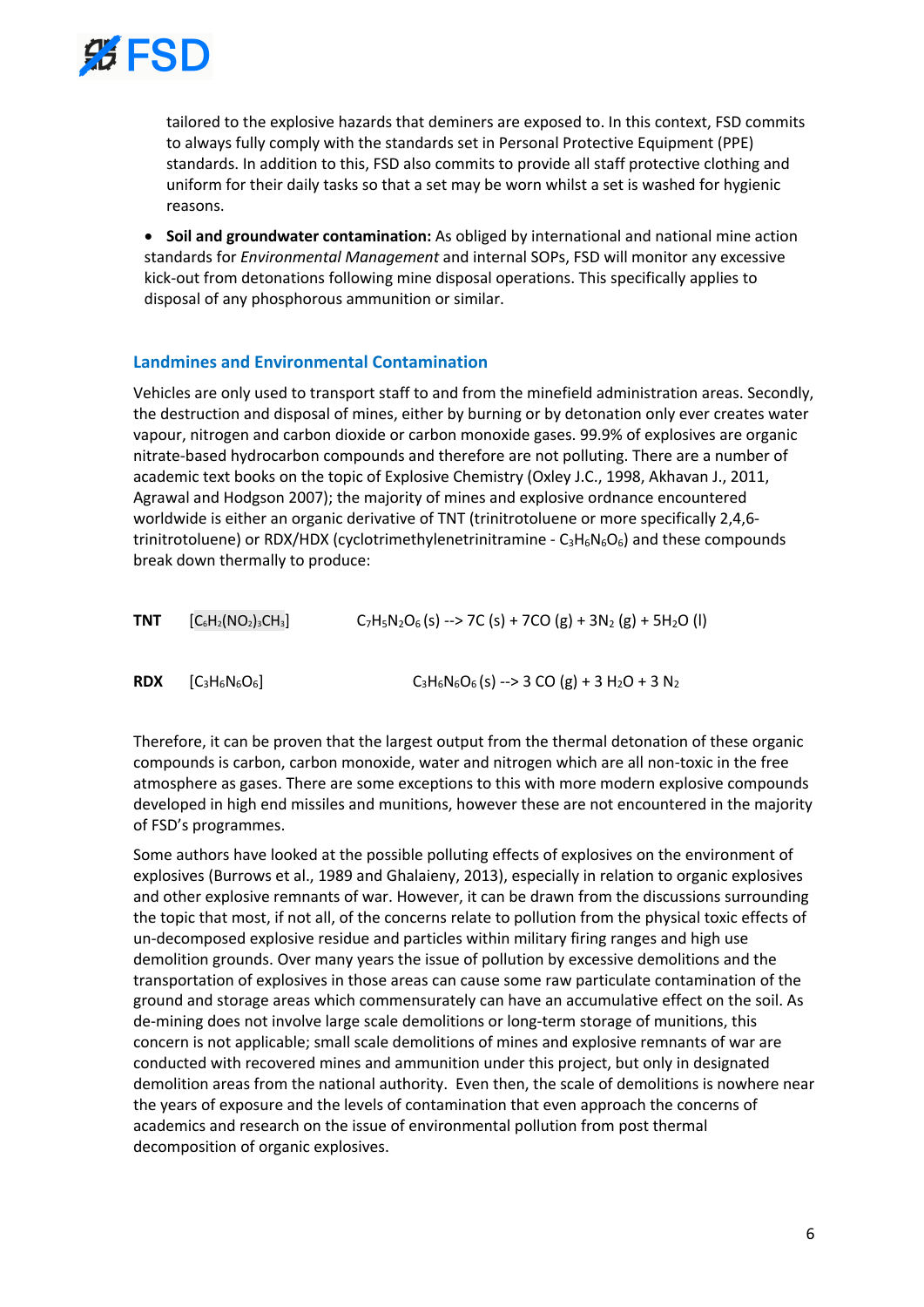

# **Community Health & Safety**

• **Mine Field Marking and Site Access:** FSD ensures to fully implement the restrictions to access to de-mining sites as prescribed within SOPs as well as *IMAS 08.40 Marking mine and ERW hazards*. However, it should be noted that physical fencing requires special consideration due to prohibitive costs for miles of fencing required as a result of the large nature of hazardous areas, the subsequent theft hazard (for scrap salvage of fencing materials) and drawing community members towards the minefields to do this. As a physical safety measure, all access to any demining worksite is controlled through the control point which is clearly signed for all visitors.

- **•** Should the need arise to employ and place security personnel at any FSD work site, FSD ensures that they are properly trained in the use of force and appropriate conduct toward workers and affected communities.
- To avoid security risks, FSD ensures that extracted landmines are not available for reuse. Landmines will be destroyed/disposed of as soon as reasonably possible.
- In addition to the above measures, if demolitions are conducted in the vicinity of houses and the presence of the public, sentries are posted, advance warnings and communications are transmitted to communities and cordons are set as appropriate/needed in accordance with IMAS.

• **Soil Management**: Any disposal of mines or explosive remnants of war will be conducted within defined demolition areas by FSD demining teams. These areas are selected due to their suitability with regards to no vegetation (due to fire risk), no stones (due to enhanced fragmentation/kick out) and free land which does not affect the community or the local population. After demolitions have been carried out, the site is returned to the community and the national authorities along with the handover of the land. There is no land lost due to this process. Demolitions may create some small pits within the site chosen, but these are easily levelled and returned to normal and are accepted by the process of the handover to the national authority.

### **Review and Investigation of Grievance and Complaints Procedure**

If any complaints and/or grievances, at any time in the process, seem or appear to include or relate to sexual abuse, then the respective FSD focal points and/or HQ staff will immediately defer to the FSD PSEA Policy and follow the guidelines and advice in that policy.

To enable stakeholders, beneficiaries and any other public complainants to report cases of misconduct, irregularities, rule/law infringements and general complaintsrelated to FSD's work and operations, FSD commits to:

- Provide a general and direct reporting system at headquarters level through a dedicated confidential email address. The grievance form at **Annex B** gives a generic report format for any FSD staff to record and report grievances for consideration and/or reporting upwards to the FSD Board or externally to independent investigators.
- Nominate focal persons in each country programme to whom staff and community members can report grievances and complaints to, and receive clarity on the reporting process. Where possible, at least two people in each country/programme will be assigned this task, including at least one man and one woman. Ideally, these staff will/should have positions that allow for regular interaction with beneficiary communities. They will be duly instructed on how to handle reports of complaints and be able to speak the local languages of the areas of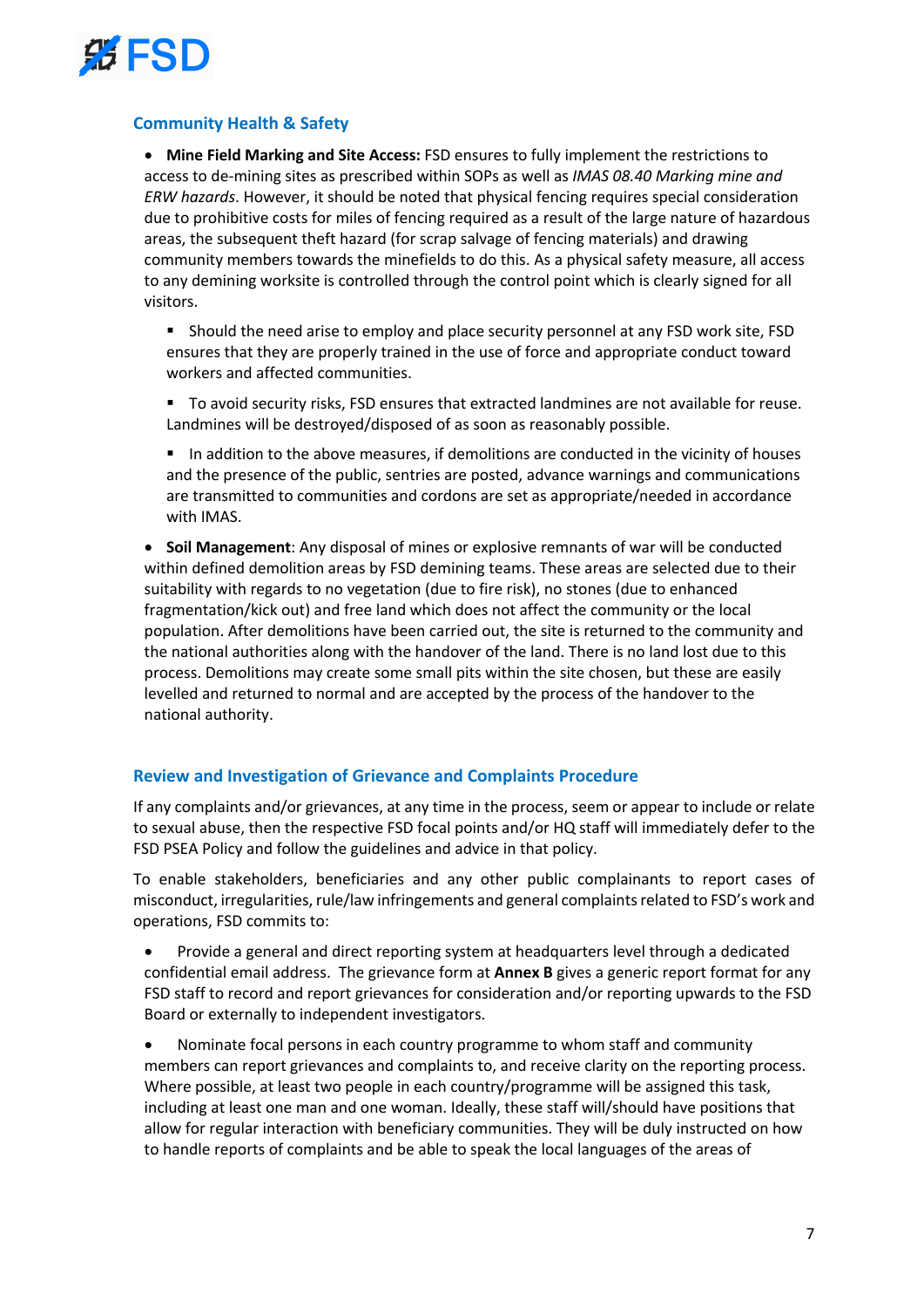

operations. The roles and responsibilities of these focal persons are to be clearly defined in their contracts and/or ToR and include:

o Treating all complaints with the utmost confidentiality;

o Reporting all complaints completely and truthfully to the FSD HQ/Board as the designated body tasked with identifying if the complaint warrants or not an investigation;

- $\circ$  Induction training and annual refresher trainings on the grievance policy to all staff;
- o Facilitation of awareness-raising in beneficiary communities;
- $\circ$  Support to the development and/or implementation of reporting mechanisms.

Adapt outlets to file complaints to best fit the needs of beneficiaries where each programme runs and to present them in a way that all groups, including children, understand. These should be designed by the respective FSD focal persons in consultation with the FSD HQ grievance and complaints representative as necessary.

• Provide country-specific reporting channels both for staff and beneficiaries/public. These should consider access to resources and services, as well as cultural sensitivities. Such reporting channels should also allow for people with different educational backgrounds, disabilities and language skills to file a complaint. They must be accessible, transparent, safe and confidential. In country programmes this channel and approach mechanism will be briefed to all village elders/community leaders where FSD conducts work and/or operations.

• Give complainants the free choice which of the provided reporting mechanism they want to avail of. Skipping the chain of command for reporting complaints is decidedly not a form of misconduct.

• Protect the identity of complainants to the highest possible extent. Complainants are free to choose whether or not they want to disclose their identity. However, should a complainant decide to file an anonymous allegation, he or she must provide sufficient information so that a potential investigation has an adequate basis. All complaints and grievances should be precise and detailed and, as a minimum, include the name and function of the alleged offender and the description of circumstances, events and timing.

A person reporting a concern, grievance or complaint in good faith and with no ulterior motive will never be retaliated against, regardless of whether the complaint is found to be true or not. All complaints reported by staff, beneficiaries and the general public will be treated with the utmost confidentiality to protect complainants, witnesses and subjects of complaint and hinder the spurring of rumours that could endanger the safety or reputation of staff. If deemed necessary, other actions can be taken to further protect complainants, witnesses and subjects of complaint from within the organisation from retaliation. These actions, to be taken with the free and informed consent of the complainants, may include

- their temporary reassignment;
- transfer to another office or function for which the complainants are qualified;
- placement on special leave with full pay;
- any other protective measure to be determined according to FSD's, and the respective FSD programmes' ability to ensure the safety and well-being of reporting staff.

FSD will impose disciplinary measures for staff members retaliating against complainants, witnesses and subjects of complaints. Disciplinary measures are to be adapted respective to each country programme's context in accordance with national laws and labour laws. Local and international staff may be subject to different laws, and this will be considered when developing disciplinary measures. Such measures towards staff members who retaliated against complainants may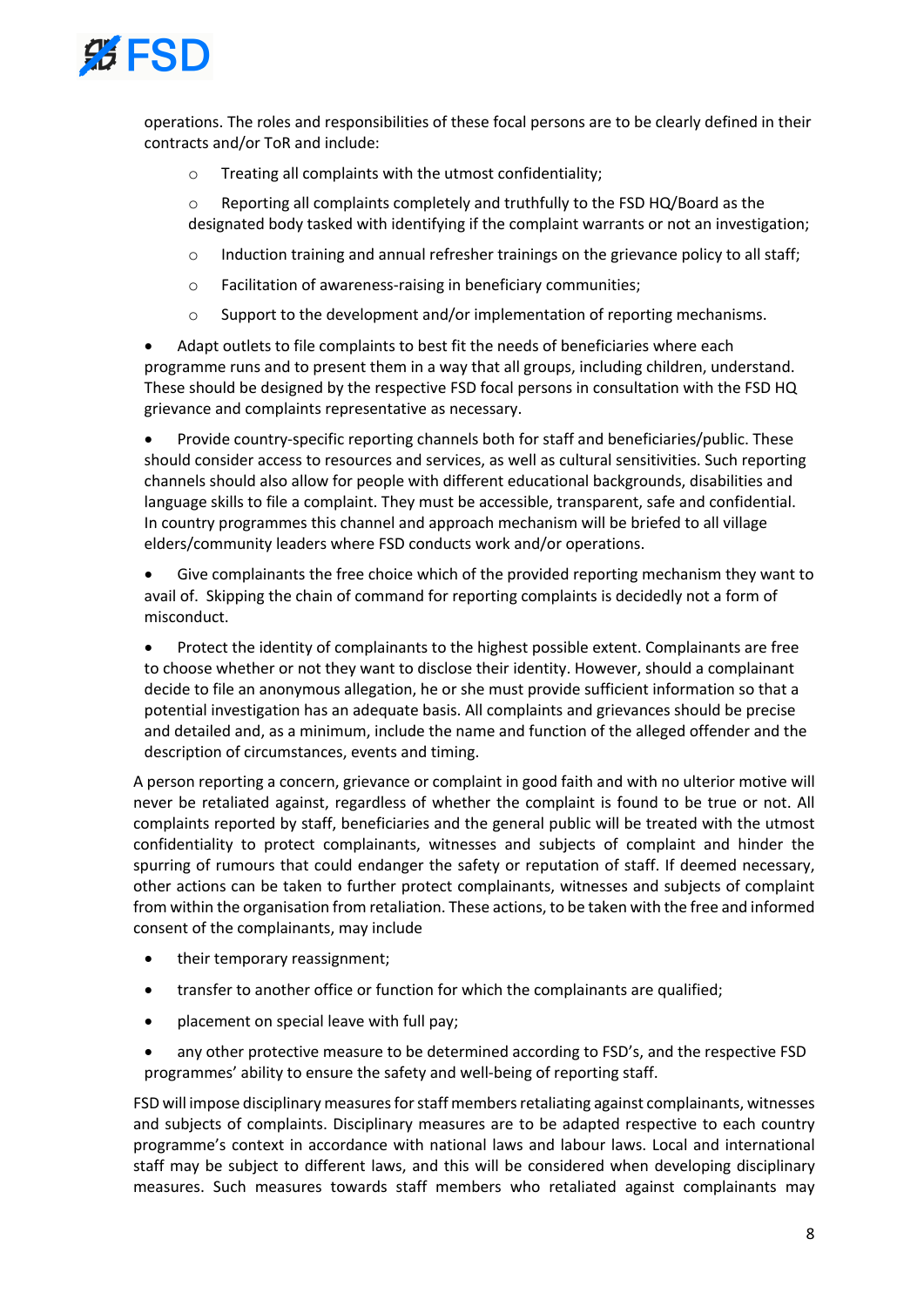

include:

- loss of/withholding of up to three months' net base salary;
- written warning to be retained in the staff's personal record for up to five years;
- reduction of salary grade;
- suspension with partial or no pay for up to one month;
- termination of contract.

# **Investigations**

All allegations and complaints will be initially reviewed at the HQ Director level. The respective process for the investigation of individual cases will be defined by the FSD Director based on the available information. **Annex C** provides an Aide Memoire for guidance on how an investigation might proceed. The process can take a number of different forms, such as:

- Case merits external investigation and is handled by a Board representative.
- A joint committee is formed in Geneva HQ by the Board representative to investigate, including FSD Director and possibly operations department representative if appropriate.
- The case is referred to a joint committee involving the Programme Manager, Geneva HQ and Board representative in order to collect more information and investigate as required.

Once a complaint is made, the complainant, the subject of complaint is formally informed about the steps of the investigation. The subject/department/focus area of the complaint should be made aware of the specific allegations at stake, but under no circumstance should the identity of the complainants be disclosed. The whole process is to be undertaken with the utmost discretion.

If the allegation appears to be serious and substantiated, the FSD HQ and/or Board will open a full investigation of the case, based on all available information, and by involving managers and staff at all hierarchical levels if necessary. Every case will vary and an individual investigation approach and method will be defined at this point. All staff members contacted during the investigation process will be informed that any breach of confidentiality will lead to disciplinary measures. If external witnesses are contacted during the investigation process, the importance of confidentiality is also be explained to them.

The investigating team will conclude their inquiry by drafting a comprehensive report about the case and deliver it to the FSD HQ or Board lead; this will then lead to any corrective action, sanctions and/or disciplinary actions as necessary  $-$  or close the file in case the findings have been unsubstantial.

# **Assistance**

When a complaint is made, the FSD focal person(s) or other designated professional will carry out an assessment of the needs of any victim and/or complainant, if these are two different individuals. The needs assessment should define their health and security needs, the resources they need, all measures taken to ensure their safety and the timeline for following up with them.

FSD commits to:

• Provide safety and security to programme staff, interns, volunteers, beneficiaries and other relevant stakeholders who might be victims of the complaint substance or allegations regardless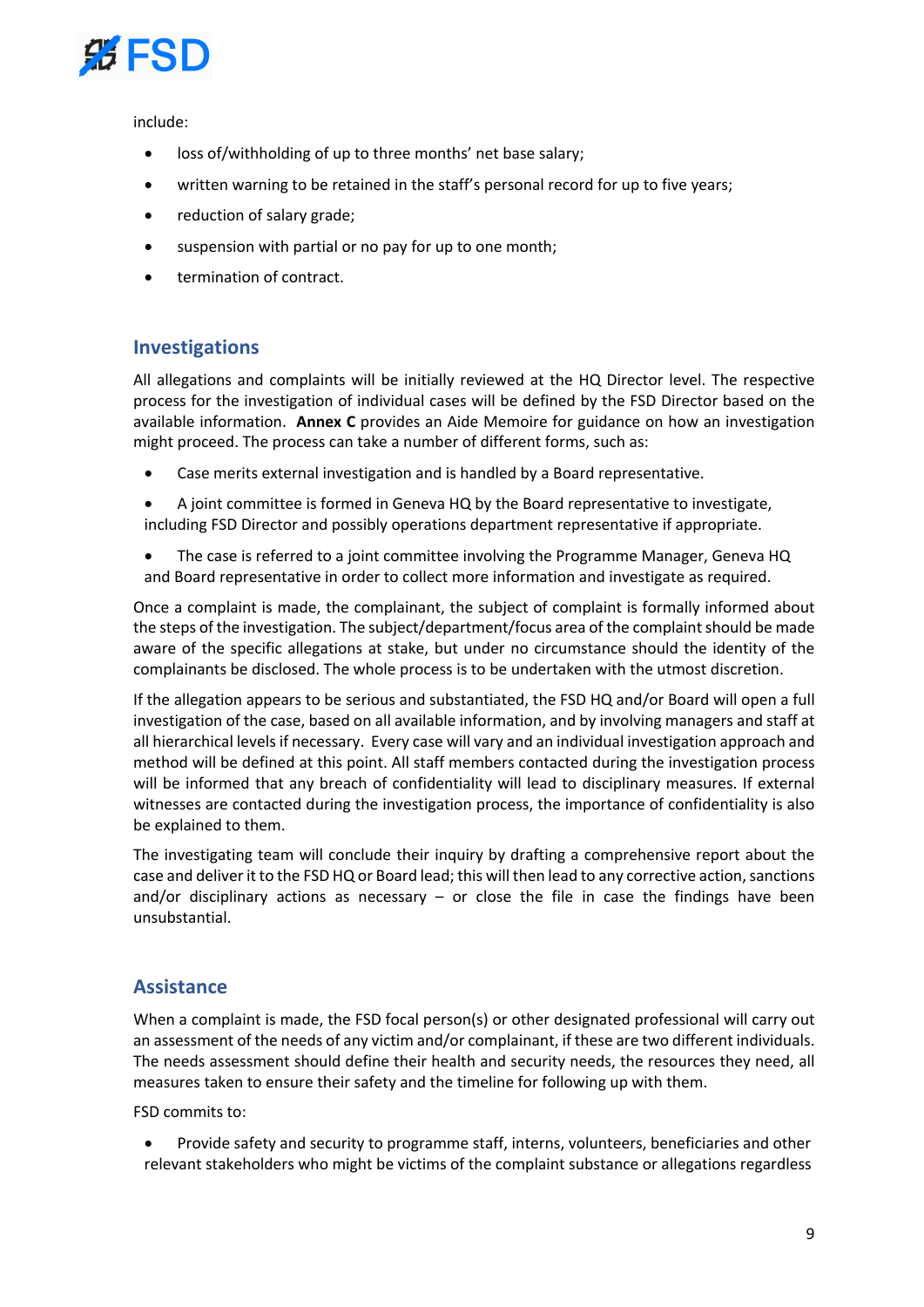

of age, gender, ethnicity, sexual orientation, disability to ensure they are not at increased risk of exploitation or abuse or pose a risk to others.

• In the instance that a complaint has any sexual abuse allegation – FSD's PSEA Policy procedures will be enacted and FSD will provide (where necessary) referral for medical and psychosocial assistance to survivors of SEA to include psychosocial counselling, peer support, victim advocacy, medical treatment (such as pregnancy prevention, medication for sexually transmitted infections (STIs), PEP kits), and legal assistance.

• Conduct timely and transparent administrative investigations by developing guidelines and considerations for the conduct of any investigations, including principles for referring to local authorities and using a list of trusted and vetted investigators when/if they are needed. For this purpose, focal persons are required to create and maintain an updated list of local service providers and/or contacts with local coordination mechanisms for their respective country programmes.

• Work with local authorities to ensure criminal accountability and prosecution of any perpetrators by providing evidence, testimonies, and/or being available when/as/if required.

Promote organisational learning by ensuring that FSD learns from our efforts both successes and failures and those of others in the sector and by ensuring feedback is reflected on and acted upon.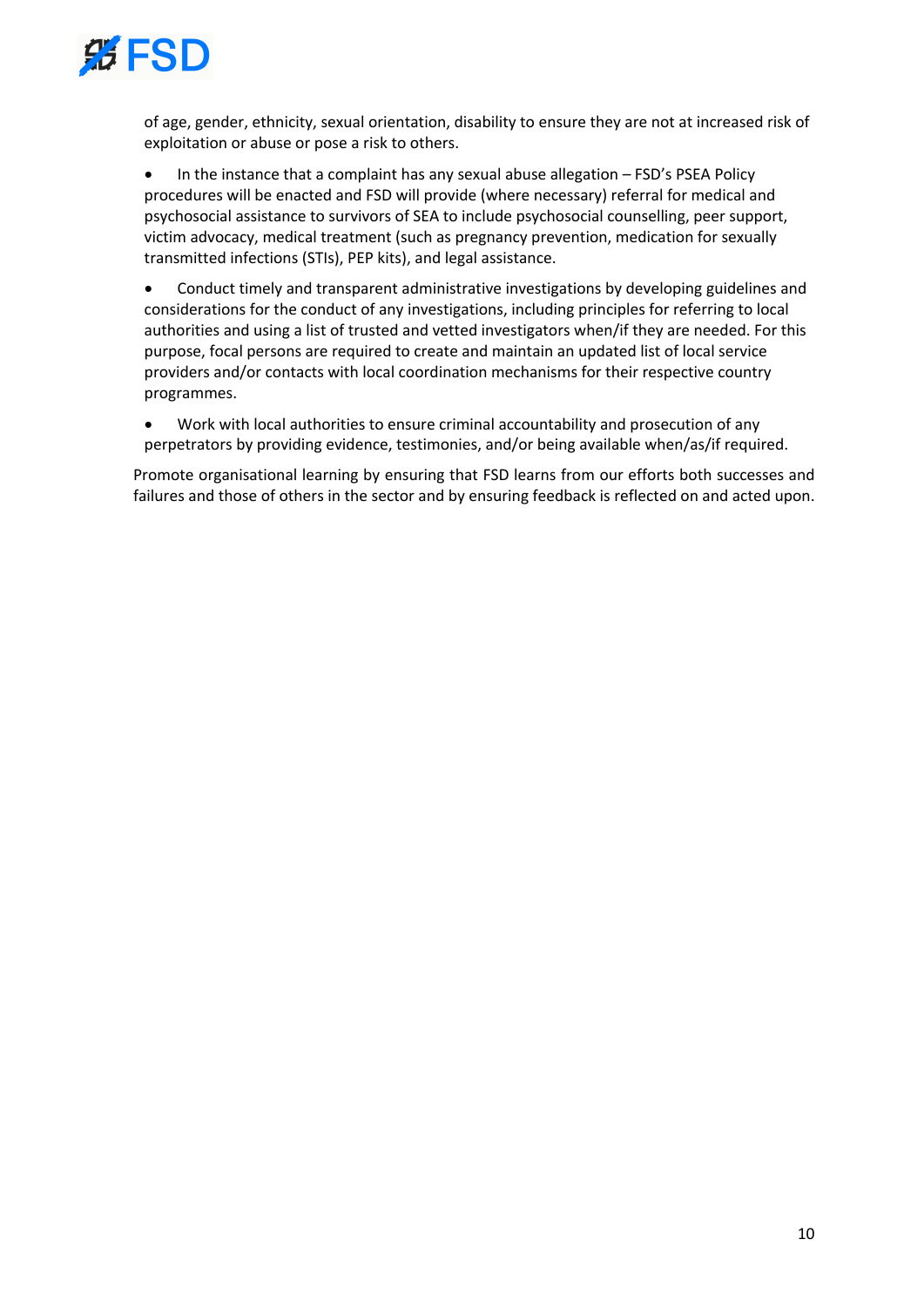

# **Bibliography**

- Agrawal J.P. and Hodgson R.D. (2007), Organic Chemistry of Explosives, John Wiley and Sons, Chichester, UK.
- Akhavan J. (2011) The Chemistry of Explosives Ed 3, Royal Society of Chemistry, Cambridge.
- Burrows E.P., Rosenblatt D.H., Mitchel W.R. and Parmer D. L., (1989), Organic Explosives and Related Compounds: Environmental and Health Considerations, U.S. Army Biomedical Research and Development Laboratory, Fort Detrick, MD.
- Ghalaieny M. (2013), Toxic Harm: Humanitarian and Environmental Concern from Military-Origin Contamination, The Toxic Remnants of War Project, accessed online at: http://www.toxicremnantsofwar.info/wpcontent/uploads/2013/03/Toxic\_Harm\_TRWProject.pdf, 29 Nov 2018.
- Oxley J.C. (1998) The Chemistry of Explosives. In: Zukas J.A., Walters W.P. (eds) Explosive Effects and Applications. High-Pressure Shock Compression of Condensed Matter, Springer, New York, NY.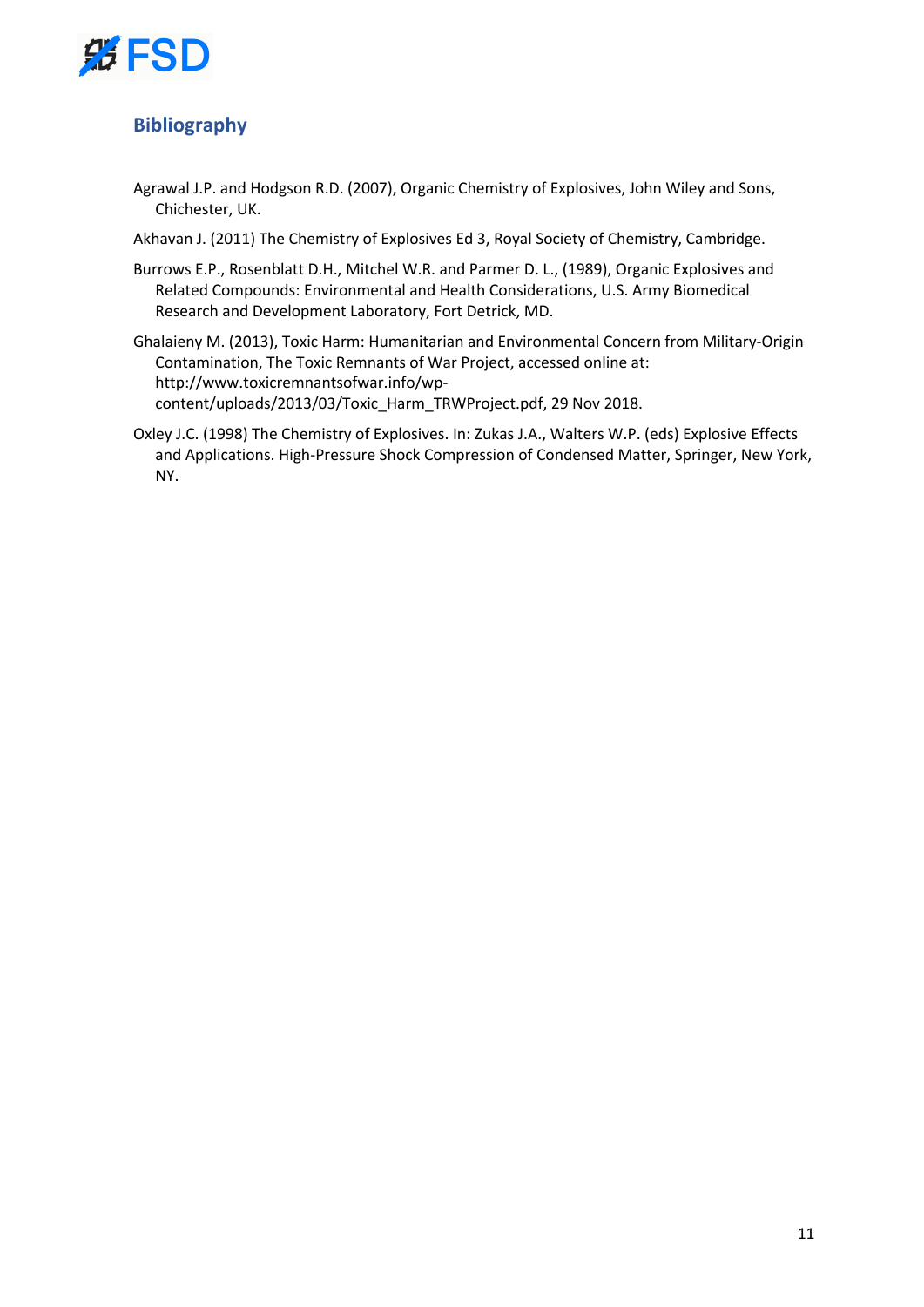

# **Stakeholder Engagement Plan and Record**

### [**Enter Description of Programme and Activities**]

FSD follows a do no harm framework, reviewed throughout the project to maintain a neutral, independent, humanitarian and impartial approach at all times. Through Non-Technical Survey and Community Liaison, FSD will interact with local communities to assess the impact of the intervention:

- Decisions on "who" are the beneficiaries of survey, EOD and clearance operations in order to maintain neutrality between communities and national priorities.
- Decisions on "who" is employed by FSD as local employees and to ensure a wide spectrum of the community are approached.
- Decisions on "what" and "how" operations are delivered and executed.
- Decisions on "who" FSD collaborates with and how.

FSD further ensures the local approval of any project implementation not just by seeking informal consent, but by requiring respective communities and local officials to actively issue letters of request before any action is taken. The request letters for the area in which FSD currently carries out PATRIP funded mine clearance are attached to this document.

### **Engagement Activities**

During preparation of this project, the following activities were organised to disclose information and engage with stakeholders:

| <b>Stakeholder</b> | <b>Date</b> | <b>Method</b> |
|--------------------|-------------|---------------|
|                    |             |               |
|                    |             |               |

### **Key Findings**

The following concerns and suggestions were identified within stakeholder engagement and will be considered by FSD:

| <b>Concern/Suggestion</b> | <b>Stakeholder</b> | <b>Responses by the Project</b> |
|---------------------------|--------------------|---------------------------------|
|                           |                    |                                 |
|                           |                    |                                 |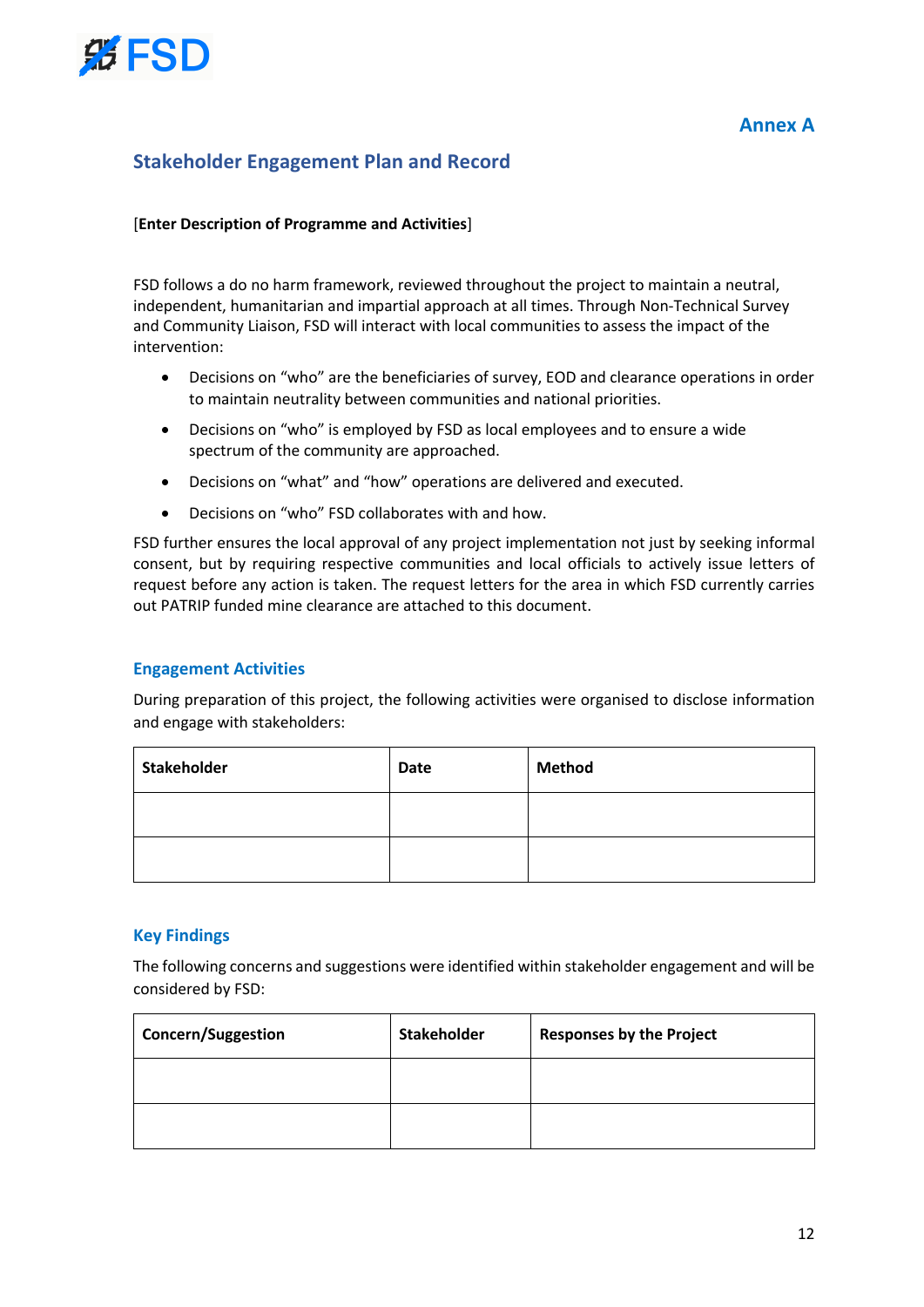

# **Annex B**

| <b>Grievance Form</b>                                                                        |                                                                                                                                                                                                                                |    |  |  |  |  |  |
|----------------------------------------------------------------------------------------------|--------------------------------------------------------------------------------------------------------------------------------------------------------------------------------------------------------------------------------|----|--|--|--|--|--|
| <b>Reference No:</b>                                                                         |                                                                                                                                                                                                                                |    |  |  |  |  |  |
| <b>Full Name:</b>                                                                            |                                                                                                                                                                                                                                |    |  |  |  |  |  |
|                                                                                              | I want to remain anonymous                                                                                                                                                                                                     |    |  |  |  |  |  |
| Please mark how you wish to be<br>contacted (mail, telephone, e-mail).                       |                                                                                                                                                                                                                                |    |  |  |  |  |  |
|                                                                                              | Telephone (Please provide Telephone number):                                                                                                                                                                                   | Βy |  |  |  |  |  |
|                                                                                              |                                                                                                                                                                                                                                |    |  |  |  |  |  |
|                                                                                              | Other: with the contract of the contract of the contract of the contract of the contract of the contract of the contract of the contract of the contract of the contract of the contract of the contract of the contract of th |    |  |  |  |  |  |
|                                                                                              | I don't want to be contacted                                                                                                                                                                                                   |    |  |  |  |  |  |
| <b>Preferred Language for</b><br>communication                                               | IP to include languages spoken in the region<br>IP to include languages spoken in the region                                                                                                                                   |    |  |  |  |  |  |
|                                                                                              |                                                                                                                                                                                                                                |    |  |  |  |  |  |
|                                                                                              |                                                                                                                                                                                                                                |    |  |  |  |  |  |
| <b>Description of Incident or Grievance:</b>                                                 |                                                                                                                                                                                                                                |    |  |  |  |  |  |
| What happened? Where did it happen? Who did it happen to? What is the result of the problem? |                                                                                                                                                                                                                                |    |  |  |  |  |  |
|                                                                                              | One time incident/grievance (date _______________)                                                                                                                                                                             |    |  |  |  |  |  |
| Date of Incident/Grievance:                                                                  | Happened more than once (how many times? _____)                                                                                                                                                                                |    |  |  |  |  |  |
|                                                                                              | On-going (currently experiencing problem)                                                                                                                                                                                      |    |  |  |  |  |  |
| What would you like to see happen to resolve the problem?                                    |                                                                                                                                                                                                                                |    |  |  |  |  |  |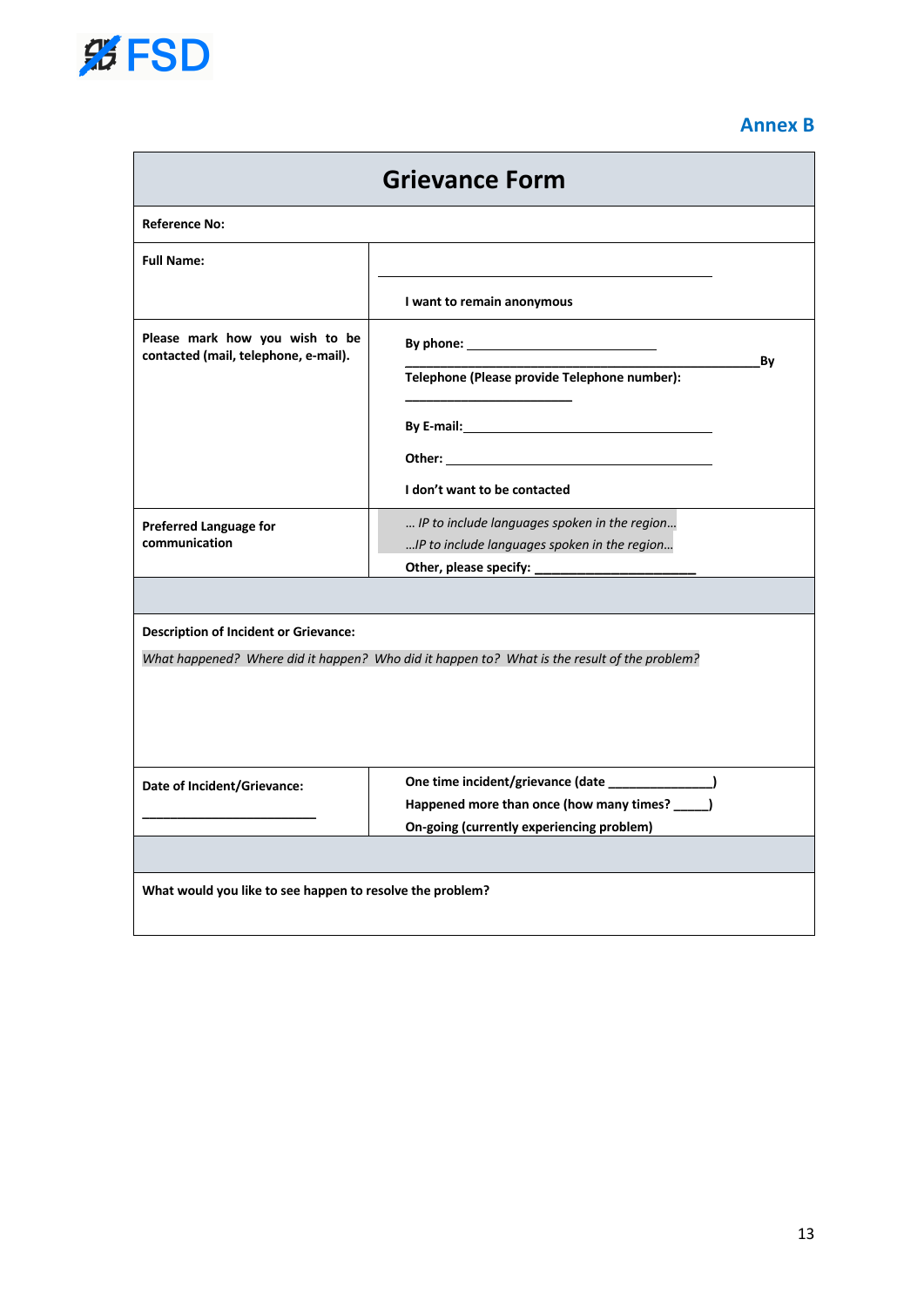

# **Annex C**

# **Investigation Aide Memoire**

This document is designed to be used by the FSD HQ and/or Board and/or any 'Joint Committee' and should be read in conjunction with the FSD Stakeholder, Beneficiary and Social Engagement Policy and any applicable donor or UN Cluster approach or country specific toolkits for more detail.

The following are some key points for the FSD Board/ Joint Committee to consider when managing (or overseeing) investigations:

### • **Review Process and Immediate Action:**

- o Review the allegation/grievance/complaint.
- o Determine if an internal investigation is warranted.
- o Determine if referral to local law enforcement authorities is required.

 $\circ$  Determine the immediate actions required regarding the alleged perpetrator in terms of their work (e.g. suspension, change of job responsibilities).

o Determine what immediate assistance is required for the complainant(s), including referral to appropriate service providers.

 $\circ$  Some criteria to consider regarding the investigation process includes the nature of the grievance/complaint (i.e. breach of the organisation's code of conduct/national criminal law), reliability of source(s) of allegation, availability of hard evidence (e.g. photographs), and risk(s) for the complainants associated with the investigation process.

o Keep a record of all decisions made.

#### • **Appoint an investigator(s):**

- o Appoint an appropriately trained and qualified FSD staff member/focal point.
- o Consider activating specialist investigation services if needed.
- o Consider the language requirements.
- o Develop the scope of the investigation and issue a Term of Reference.

 $\circ$  Agree with the investigator(s) from the outset on the scope of the investigation, coordination and communication processes (e.g. regular check-ins with managers), deliverables and timelines, contingency plans, and other key aspects of the investigation.

o Identify and manage any potential conflicts of interest.

• **Manage communications** in order to protect those directly involved as well as the integrity of the process. This involves:

 $\circ$  Distinguishing between communications on the process of an investigation (e.g. state of investigation process), which should be transparent, and details relating to the case (e.g. identity of parties involved, details of incident), which should be treated confidentially.

o Defining which individuals need to have access to what type of information.